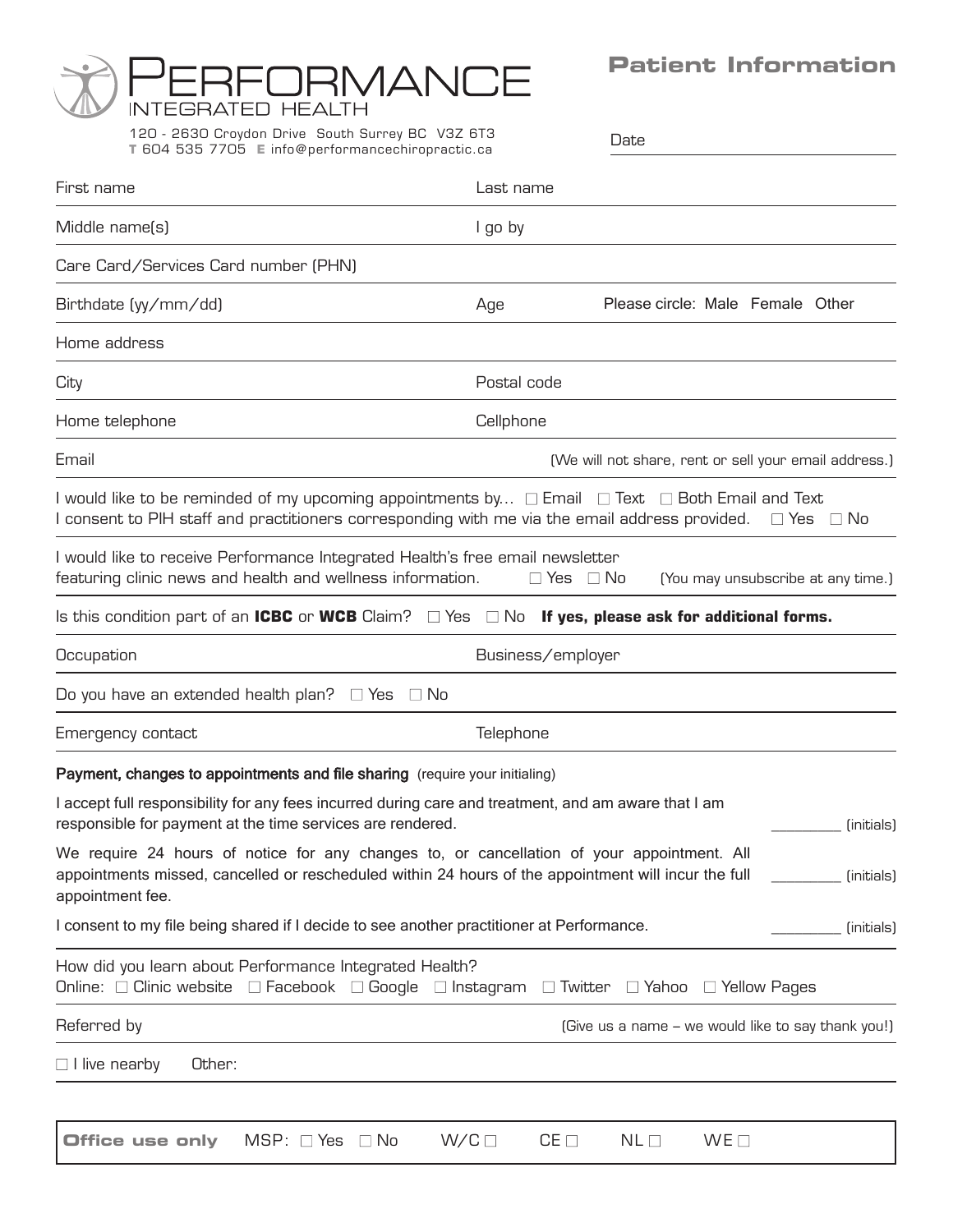# **Confidential Health Information**

| Main health complaint                                                                                                                                                                                                                                                                                                                      |                                   |
|--------------------------------------------------------------------------------------------------------------------------------------------------------------------------------------------------------------------------------------------------------------------------------------------------------------------------------------------|-----------------------------------|
|                                                                                                                                                                                                                                                                                                                                            |                                   |
| Other complaints                                                                                                                                                                                                                                                                                                                           |                                   |
|                                                                                                                                                                                                                                                                                                                                            |                                   |
| <b>Have you had previous care from a</b> $\Box$ Chiropractor $\Box$ Massage Therapist $\Box$ Naturopath<br>Did you have spinal x-rays? $\Box$ Yes $\Box$ No If yes, when?                                                                                                                                                                  | Approximate date of last visit    |
| Name of current General Practitioner (MD)                                                                                                                                                                                                                                                                                                  |                                   |
| Date of last visit to GP                                                                                                                                                                                                                                                                                                                   | Reason for last visit             |
| Are you seeing a medical specialist? $\Box$ Yes $\Box$ No                                                                                                                                                                                                                                                                                  | Name of specialist                |
| Reason for seeing specialist                                                                                                                                                                                                                                                                                                               |                                   |
| <b>Medications</b> Please list any medications or supplements you are taking and state reasons for taking them.                                                                                                                                                                                                                            |                                   |
| Medications (prescription,<br>over-the-counter)                                                                                                                                                                                                                                                                                            |                                   |
| Supplements (multi-<br>vitamins, gingko, etc)                                                                                                                                                                                                                                                                                              |                                   |
| <b>Surgeries/Hospitalizations</b> Please list any surgeries you have had and the date.                                                                                                                                                                                                                                                     |                                   |
|                                                                                                                                                                                                                                                                                                                                            |                                   |
| <b>Stress Level</b> Overall stress level: $\Box$ none $\Box$ low $\Box$ medium<br>Main reasons for stress                                                                                                                                                                                                                                  | $\Box$ high                       |
| <b>Exercise</b> How often do you exercise?                                                                                                                                                                                                                                                                                                 |                                   |
| Type of exercise                                                                                                                                                                                                                                                                                                                           |                                   |
| <b>Smoking</b> Do you currently smoke? $\Box$ Yes $\Box$ No How much?                                                                                                                                                                                                                                                                      | For how long?<br>per day<br>years |
| <b>Goals</b> What would you like to gain from today's visit?                                                                                                                                                                                                                                                                               |                                   |
|                                                                                                                                                                                                                                                                                                                                            |                                   |
| What are the two most important health goals for you?<br>1.                                                                                                                                                                                                                                                                                | 2.                                |
| Are you pregnant? $\square$ Yes $\square$ No $\square$ Maybe If yes, what is your due date? Do you have<br>children? $\Box$ Yes $\Box$ No If yes, by $\Box$ natural delivery $\Box$ caesarean delivery<br>Menstrual cycle: $\Box$ regular $\Box$ irregular $\Box$ cramps $\Box$ painful cycle<br>Date of your last annual Pap/Breast exam: |                                   |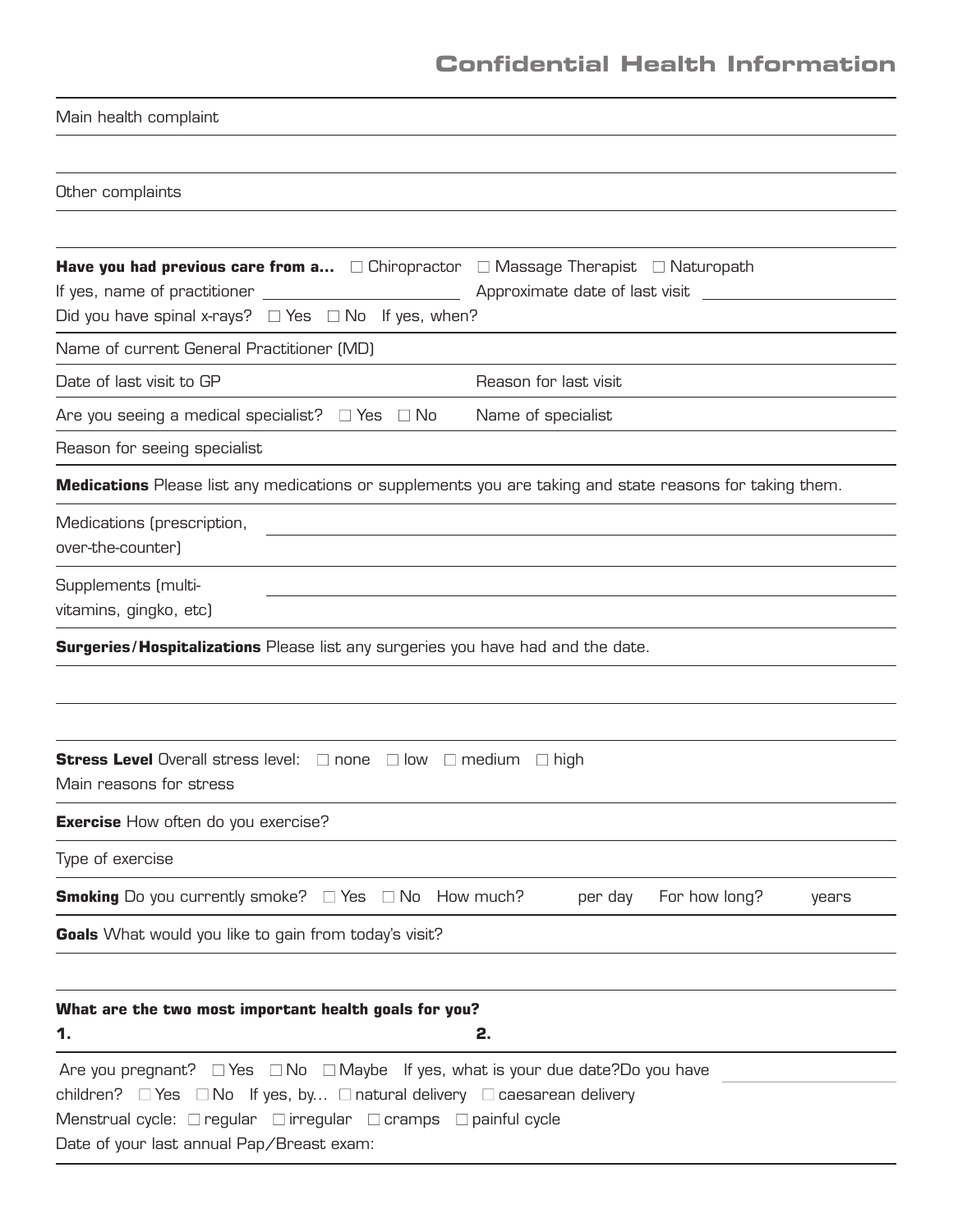# **Review of systems**

Using the following symbols, please indicate directly on the body diagrams below the area of your complaint and the type of pain experienced.

X Burning O Dull/achy

**X** Sharp

Front

ИЛЛ

**Back** 

UN

□ Numbness/tingling

**R L**

**L R**

Please check the appropriate box for any of the following symptoms and add any comments you may feel are important.

**Skin** ■ Rash

□ Acne □ Psoriasis ■ Eczema **Endocrine** ■ Diabetes  $\Box$  Hypoglycemia  $\Box$  Hormone therapy  $\Box$  Thyroid problems  $\Box$  Heat/cold intolerance  $\Box$  Excessive thirst □ Excessive hunger  $\Box$  Excessive sweating □ Night sweats

**Emotional** □ Depression □ Mood swings

 $\Box$  Tension □ Phobias

**Conditions**  $\Box$  AIDS/HIV □ Alcoholism □ Anemia

□ Gout

□ Cancer/tumor  $\Box$  Chronic fatique □ Eating disorder ■ Fibromyalgia

 $\Box$  Headache unlike any ever experienced  $\Box$  Heart condition  $\Box$  Hepatitis

□ High cholesterol □ Migraines

□ Multiple sclerosis □ Osteoarthritis □ Osteoporosis ■ Parkinson's ■ Polio

 $\Box$  Rheumatic arthritis  $\Box$  Rheumatic fever □ TIAs (Transient Ischemic Attacks)

□ Anxiety/nervousness

 $\Box$  Alcohol/drug abuse

 $\Box$  Itching/hives  $\Box$  Changes in moles

#### **General**

- Insomnia
- □ Fatigue
- □ Weight loss
- □ Weight gain

#### **Head**

- Headache
- Dizziness
- □ Head trauma
- □ Fainting
- □ Blacking out

## **Eyes**

- □ Itching/redness
- $\Box$  Change in vision
- Cataracts
- □ Light sensitivity
- $\Box$  Flashes in vision
- $\Box$  Spots in vision
- □ Glaucoma

## **Ears**

- $\Box$  Impaired hearing
- Earache
- Dizziness
- □ Discharge
- $\Box$  Ringing/tinnitus

# **Mouth & Throat**

- $\Box$  Bleeding gums
- □ Cold sores
- $\Box$  Sore throat
- □ Jaw/TMJ problems
- □ Hoarseness
- $\Box$  Swollen glands
- □ Goiter

#### **Nose**

- □ Havfever
- □ Loss of smell
- □ Nosebleeds
- $\Box$  Sinus problems

## **Lungs**

- $\Box$  Difficulty breathing
- $\Box$  Shortness of breath
- □ Persistent cough
- $\Box$  Coughing phlegm
- □ Coughing blood
- □ Asthma
- □ Pneumonia
- □ Emphysema
- □ Bronchitis
- $\Box$  Infections

## **Vascular**

- $\Box$  Angina
- □ Murmurs
- □ Heart disease
- $\Box$  Chest pain
- □ Palpitations
- $\Box$  Ankle swelling
- □ Cold feet/hands □ Leg cramps
	-
- $\Box$  Calf pain
- $\Box$  Varicose veins
- $\Box$  Low blood pressure
- □ High blood pressure

# **Gastro-Intestinal**

- □ Bloating/gas
- □ Heartburn
- Ulcers
- $\Box$  Liver disease
- $\Box$  Gall bladder disease
- □ Vomiting/nausea
- $\Box$  Abdominal pain
- Diarrhea
- □ Constipation
- $\Box$  Blood in stool
- Hemorrhoids
- $\Box$  Hernias
	- \_\_\_ number of bowel movements per day
- 

# **Gastro-Urinary**

- $\Box$  Difficulty urinating
- $\Box$  Pain urinating
- $\Box$  Blood in urine
- □ Incontinence
- □ Bed-wetting
- $\Box$  Urinary urgency
- $\Box$  Frequent urination
- $\Box$  Frequent infections
- □ Kidney stones

## **Neurological**

- □ Seizures/epilepsy
- □ Strokes
- $\Box$  Tingling sensation
- Numbness
- □ Muscle weakness
- □ Difficulty walking
- □ Poor coordination
- □ Paralysis
- $\Box$  Speech problems

**Muscle & Bone** □ Joint pain  $\Box$  Swollen joints ■ Stiffness  $\Box$  Muscle ache  $\Box$  Foot trouble □ Arthritis □ Bone pain □ Fractures □ Dislocations

□ Loss of memory